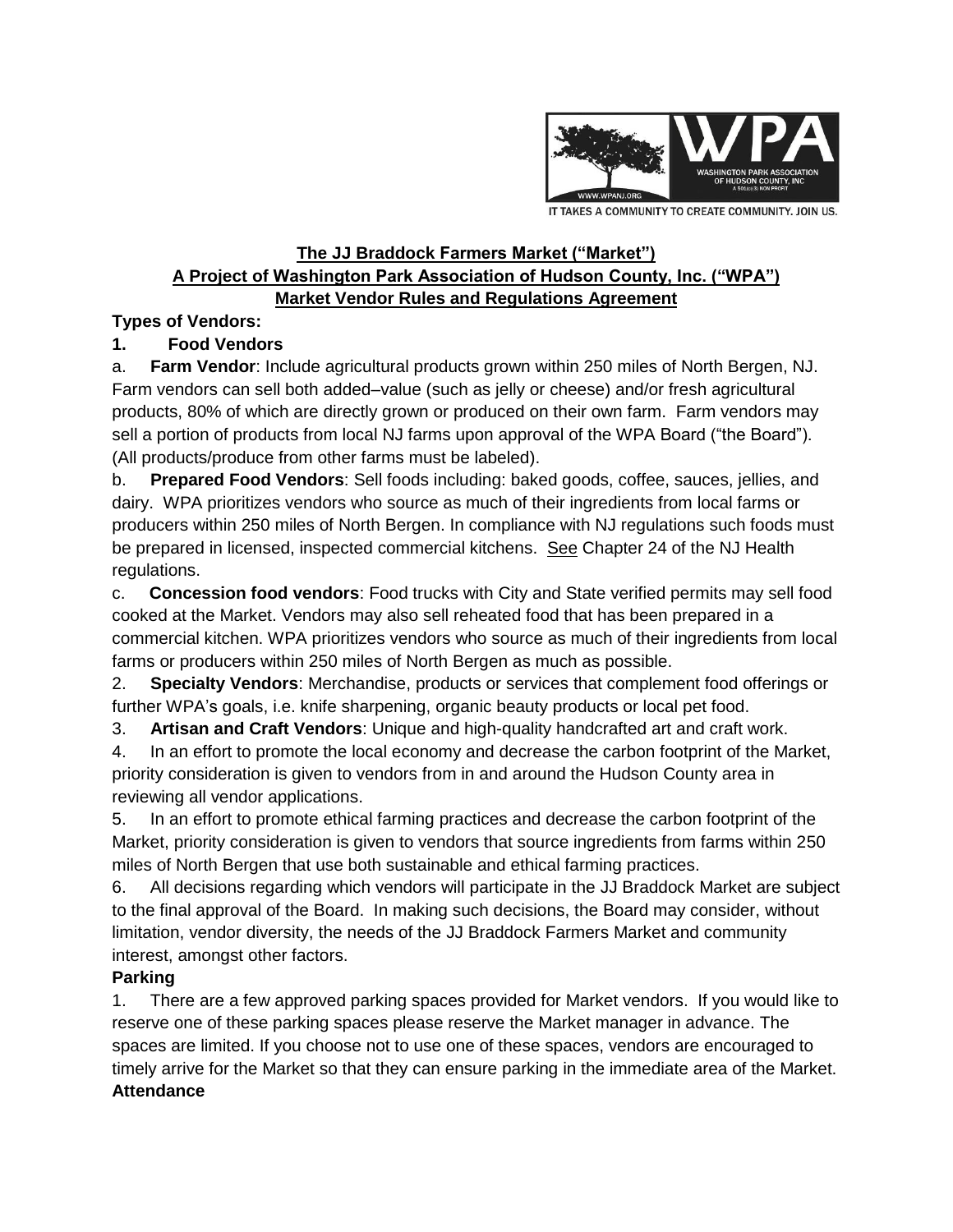1. Vendors agree to be present for every Market of the Market season, which runs every Sunday, 10:00 am – 3:00 pm beginning the first weekend in June until the last weekend in August, however depending upon Market demand and conditions, the Board may choose to extend the Market through the end of September. Weather conditions are not a permissible basis upon which a vendor can skip a Market day, unless the vendor is notified by the Market manager or a Board member that the Market is closed due to weather or other indicated reasoning. However, if weather conditions raise particular concerns for certain products sold by a vendor, he/she should contact the Market manager one hour prior to the Market to inform the Market manager that they will be unable to attend.

2. If a vendor would like to participate on a bi-monthly or monthly schedule or only for specific months, the request must be submitted to the Board for approval.

3. If a vendor is unable to attend the Market due to extenuating circumstances, he should inform the Market manager no later than 24 hours before the Market.

4. If a vendor will be more than 15 minutes late, he should inform the Market manager as soon as practicable but no later than one hour before the Market begins via phone call, and not text message.

# **Fees**

#### **1. A registration fee of \$50 is due by April 17 of each Market year. (Does not apply to non-food vendors.)**

2. **Food Vendor Fees**: (\$40), however any and all additional space used by a Food Vendor which is greater than the 12 X 12 space provided for that vendor's stand at the Market shall result in a flat \$10 charge for the additional space used.

#### a. **Specialty Vendor Fees**: (\$25)

# b. **Artisan and Craft Vendor Fees**: (\$25)

3. Though vendors may indicate on their application the "type" of vendor they wish the Board to designate them as, the Board will ultimately determine which fees apply to a vendor, based on, without limitation, its review of the entire application and discussions with the vendor.

# **Operating Rules for Market Vendors**

# **1. Offsite Produce Sales/Resale Limitations**

a. Vendor shall be defined as "the producer of goods sold and shall include the spouse, siblings, children, parents, and employees of the applicant who assist in the production of products sold at the Market." Note, however, that farmers may sell **limited** amounts of products on behalf of neighboring farms on a temporary basis, **with advance approval of and at the discretion of the Board.** Vendors should submit an amended application to the Board no later than one week before they intend to sell products from neighboring farms.

# **Customer Satisfaction**

1. Customer satisfaction is the responsibility of the vendor. However, where appropriate, Board Members or the Market Manager may address customer complaints with vendors and seek to remedy problems or issues.

# **Local Sourcing Requirements**

1. All products produced and grown within 250 miles of North Bergen should be labeled so as to indicate that they are locally sourced and grown.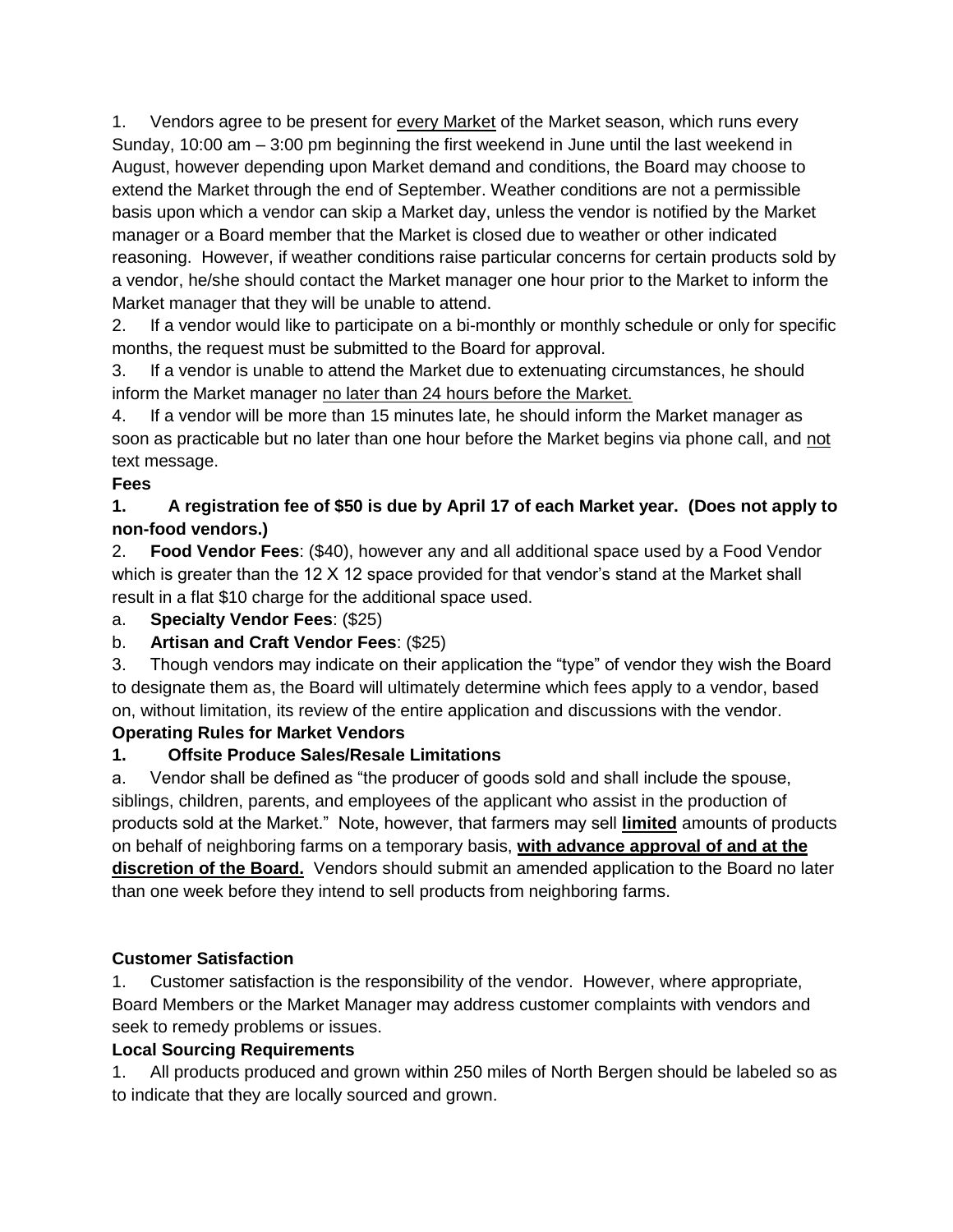2. The Board largely discourages vendors from selling products which come from outside of this range. In no instance should more than 20% of a vendor's products come from a distance greater than 250 miles outside of the Market area. Any vendor seeking permission to sell products more than 20% of which are produced at a distance greater than 250 miles outside of the Market area must apply to the Board seeking permission to sell such products and provide a justification for selling such products.

#### **Measurements**

1. USDA Scales are preferred for measurements.

### **Permits**

1. Vendors are responsible for any additional permits that they are required to have by the State of New Jersey. The Board will assist vendors who need assistance obtaining permits where time and resources allow for it.

### **Product Labels**

1. Products labels should include vendor name, product name, ingredients and weight.

2. Vendors should note when products are "locally sourced," "locally grown" or "locally created" where appropriate. Local, as used in this section, shall mean within 250 miles of the Market area.

### **Insurance**

1. A certificate of liability must be received prior to start of Market season and must be valid for the entirety of the Market season.

2. All authorized vendors participating in the JJ Braddock Farmers Market shall be individually and severally responsible to WPA, Hudson County, Hudson County Division of Parks and the Township of North Bergen. Vendors shall also be individually and severally responsible to the aforementioned organization's board, officers, and members for any loss, personal injury, deaths, and/or any other damage that may occur as a result of the vendors' negligence or that of its representatives, servants, agents, and employees; and all vendors hereby agree to indemnify and save WPA, Hudson County, Hudson County Division of Parks and the Township of North Bergen harmless from any loss, cost, damages, and other expenses, including attorneys' fees, suffered or incurred by WPA, Hudson County, Hudson County Division of Parks and the Township of North Bergen by reason of the vendors' negligence or that of its servants, agents, and employees; provided that the vendors shall not be responsible nor required to indemnify WPA, Hudson County, Hudson County Division of Parks and the Township of North Bergen for negligence of their representatives, servants, agents, and employees. Because no insurance is provided to participants in the JJ Braddock Farmers Market, each vendor must carry his/her own product and/or general liability insurance as applicable and must be prepared to present it upon request. All vendors are required to have vehicle liability insurance for any vehicle used for business at the Market and must be prepared to present proof of insurance upon request.

# **Set Up/Clean Up**

# 1. **Space Assignment:**

a. The Market Manager shall assign spaces on or before any Market day. Vendor sales slots are assigned according to availability and retail considerations. Vendors may display produce on tables facing the public but not on the ground. Flame-retardant canopies and umbrellas are allowed.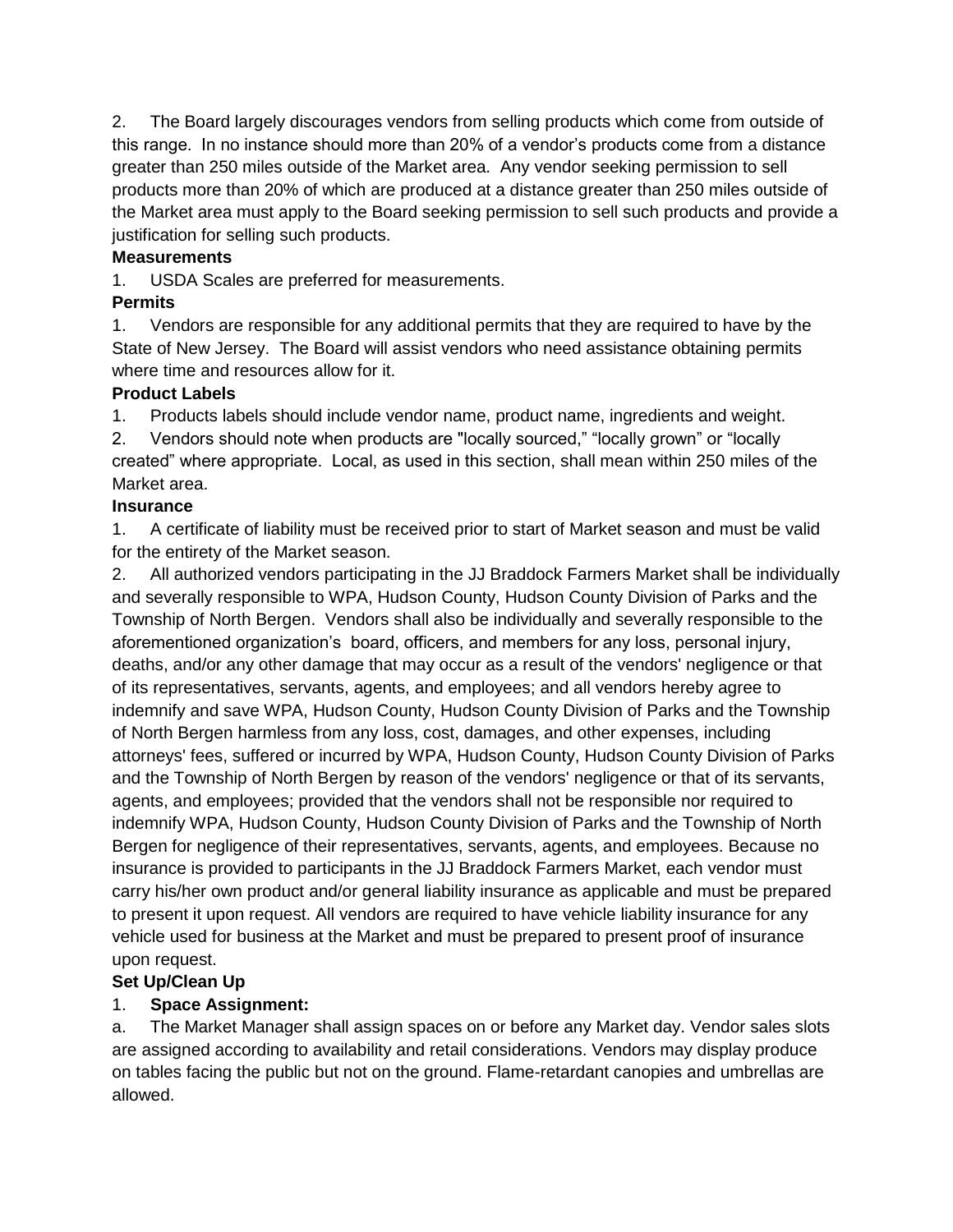### 2. **Set Up**

a. Vendors should arrive no later than 20 minutes before the Market begins or should inform the Market Manager of expected lateness. Chronic late attendance/absences (More than 3 latenesses/absences) by a vendor shall result in an infraction and will qualify as a direct violation of the Rules of Regulations of the Riverview Farmers Market, thereby subjecting the vendor to sanctions, including, but not limited to, increased fees, suspension or removal from the Market. Providing the Market manager with notice of a lateness/absence shall excuse no more than 2 latenesses/absences.

### 3. **Cleanup**

a. All vendors shall be responsible for the cleanliness of their selling areas.

b. All vendors agree to keep the Market area free of debris generated by Market activity.

c. Vendors shall use the public trash receptacles for disposal of Market-generate debris in their surrounding area.

d. All vendors shall clean up their areas at the end of each Market.

### **Signs/Displays**

1. Each vendor must display an identification sign each week. The sign should not exceed 4 feet by 8 feet.

2. If individual items are not priced, then displays must be clearly posted indicating the prices. No other displays will be allowed, unless permission is granted by the Board.

### **Beverages**

1. Vendors may submit an application to sell beverages that are not commercially bottled to the Market Manager who will submit such applications to the Board. However, vendors will be permitted to sell water in an unaltered state without prior approval. Vendors must receive permission from the Board to sell any other beverages.

# **Vendor Meetings**

1. Vendors are required to remain at the Market after hours on the last Sunday of each month of the Market season to attend a brief monthly vendor meeting.

2. Vendor meetings will give vendors an opportunity to address any issues or concerns with the Market Manager and also provide the Market Manager and the Board an opportunity to communicate any concerns to Market vendors.

# **Vendor Grievance Policy**

1. Vendors are required to conduct themselves in accordance with the WPA Vendor Code of Conduct. Any egregious violation of the WPA Code of Conduct, as determined by the Board, may result in the termination of any vendor's attendance at the JJ Braddock Farmers Market.

2. Vendors are encouraged to raise concerns or issues with the Market Manager or the Board via the formal vendor grievance policy.

3. All vendors are sent, via email, at the beginning of each Market season, a form for use in filing grievances with the Market Manager and the Board.

4. All formal grievances should be sent to the Market Manager and the WPA President via email.

5. Unless an emergency issue is raised, the Board will address the grievance within two weeks or at its next scheduled board meeting, whichever is sooner, and the vendor shall receive a decision on the grievance.